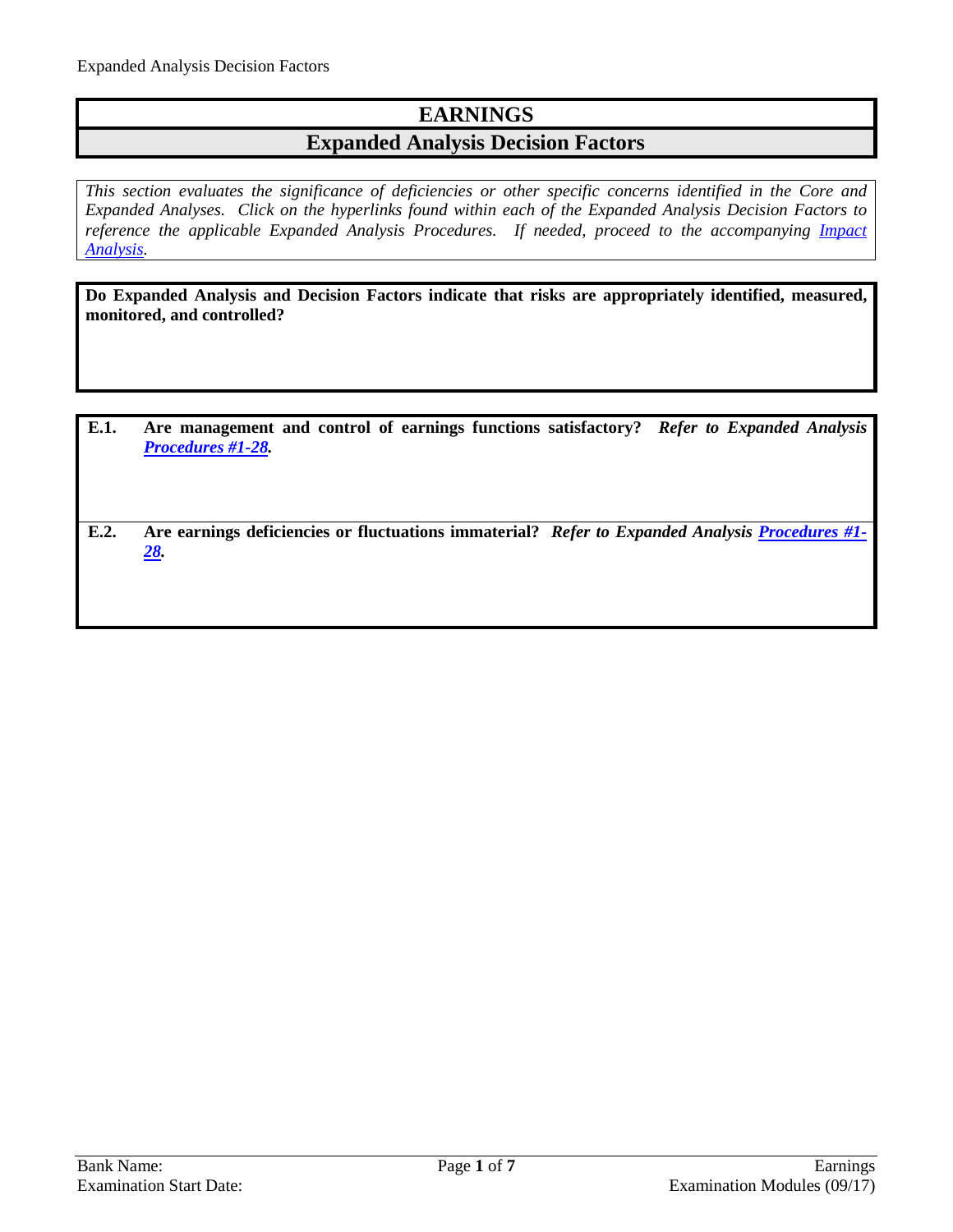## **EARNINGS**

## **Expanded Analysis Procedures**

*Generally, procedures used in the Expanded Analysis should target concerns identified in the Core Analysis and Decision Factors. The flexible guidelines specified for the Core Analysis also apply to the Expanded Analysis.*

<span id="page-1-0"></span>**Profit Planning and Budgeting Practices**

- **1. Assess the significance and determine causes of budgeting deficiencies. Address areas that do not appear realistic in the examination report.**
- **2. When appropriate, consider requesting that management revise budget projections using modified assumptions. Revisions to the budget should be presented to the board for approval.**

#### **Internal Controls**

- **3. Determine the causes of inadequate accounting or reporting practices and evaluate the implications to earnings performance and as appropriate, stock price, and pending or needed capital raises.**
- **4. Verify source documents against general ledger entries to determine whether errors on Consolidated Reports of Condition and Income (Call Reports) influence performance ratio levels and trends.**
- **5. Consider transaction testing to verify the authorization, propriety, and accuracy of reviewed activity if internal controls are deemed insufficient.**

#### **Audit or Independent Review**

**6. Review audit or independent review workpapers and consider expanding examination activities in the areas of concern.** 

**7. Research deficiencies cited in audit or independent review reports to determine the underlying causes and assess management's corrective efforts.**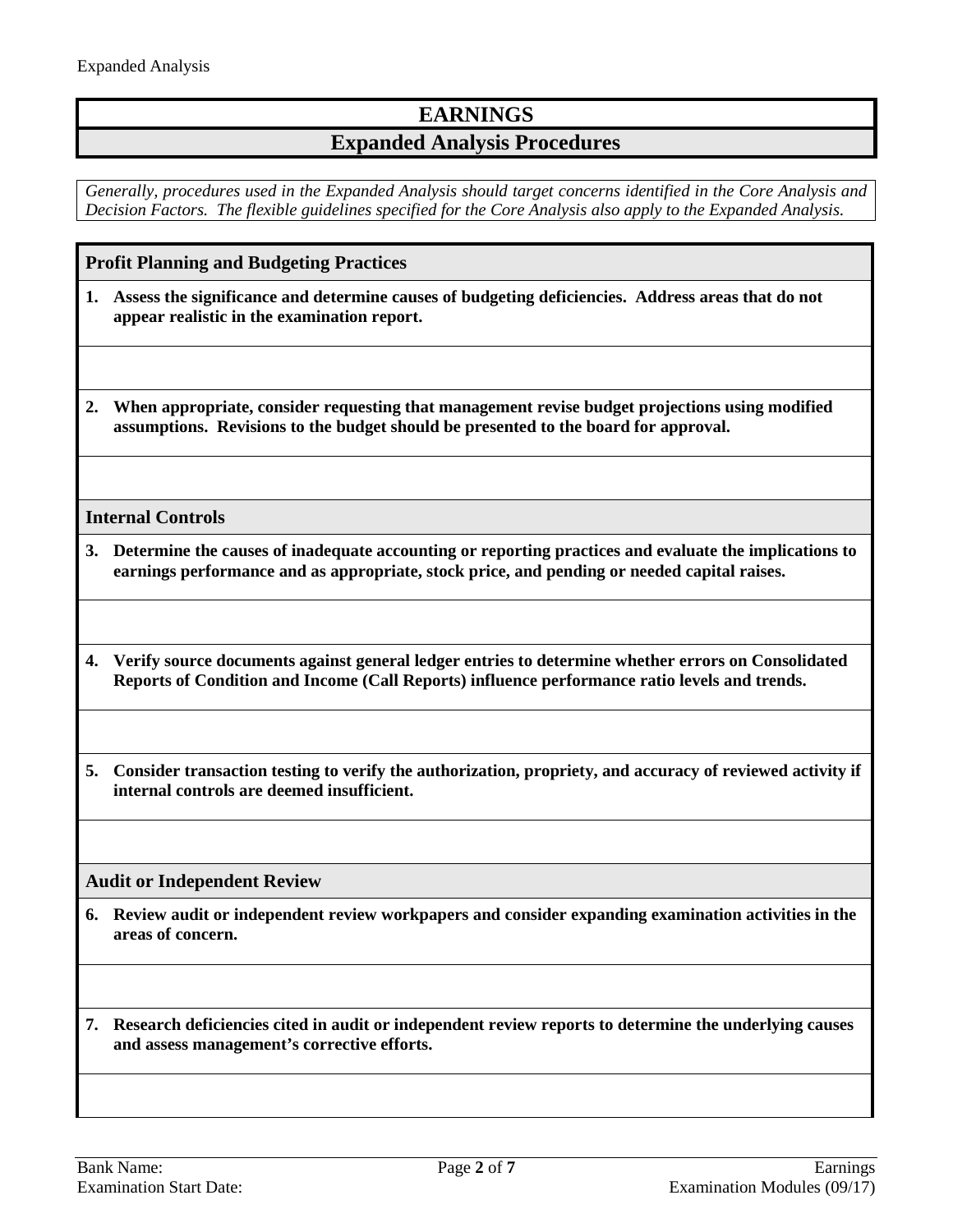#### **Information and Communication Systems**

**8. Assess the significance of internal management reporting deficiencies and determine underlying causes.**

**9. Determine needed changes in report distribution throughout the organization.**

**10. Consider performing a detailed review of the Call Report where significant errors are indicated. Request that filings be amended where identified errors are material, and revise Report of Examination data where necessary.**

**Ratio and Trend Analysis**

**11. Determine the underlying reasons for a low or erratic return on average assets and discuss management's plans to improve or stabilize earnings performance.**

**12. Determine the extent a low or inconsistent net interest margin results from composition and yields of the loan and investment portfolios versus composition and costs of funding sources.**

**13. Where earnings concerns derive from interest income levels, identify the underlying cause(s). Potential reasons for low interest income levels may be:**

- **The level and trend of nonaccrual loans and other nonearning assets,**
- **Ineffective asset pricing strategies,**
- **Investment decisions,**
- **Asset repricing structure and excessive interest rate risk exposure,**
- **Asset distribution,**
- **Changes in asset mix, and**
- **Competition.**

**14. If interest income levels are fluctuating significantly, review IRRSA (FDIC), FOCUS (FRB), or other interest rate reports for possible interest rate risk exposure. Coordinate with examiners reviewing sensitivity to market risk.**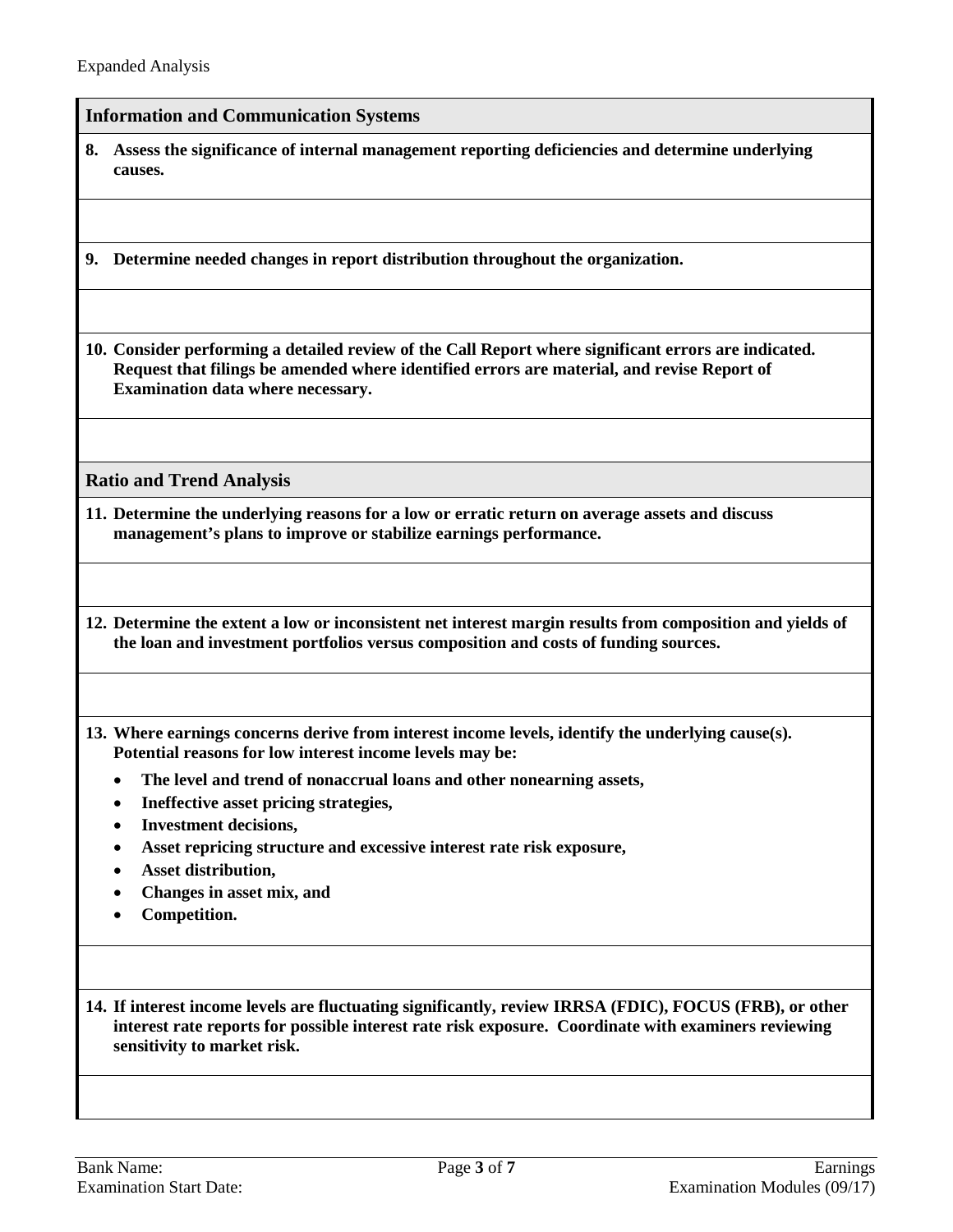- **15. Where earnings concerns derive from interest expense levels, determine the underlying causes, such as:**
	- **Use of high-cost borrowings;**
	- **Concentration of high-cost deposits;**
	- **Liability repricing structure and excessive interest rate risk exposure;**
	- **Migration of core deposits to higher rate products;**
	- **Ineffective funding strategies;**
	- **Competition; and**
	- **Low levels of core deposits.**

**16. When earnings concerns derive from non-interest expenses, determine the underlying causes. Examples include:**

- **Excessive personnel expenses, including unreasonable incentive compensation plans relative to the bank's business model, risk profile, complexity, and earnings performance;**
- **Unusually high personnel benefits;**
- **Inaccurate reporting of employee benefits;**
- **Inadequate authorization by the board of directors of all material employee benefits;**
- **Inefficient staffing levels relative to the organization's business lines and risk profile;**
- **Over-reduction of personnel (downsizing) and occupancy expense that negatively affect management's ability to prudently conduct and supervise banking activities;**
- **Unusually high expenses for premises and fixed assets (depreciation/amortization, property insurance, real estate taxes, etc.); and**
- **Abnormal impact of write-downs of intangible assets.**

**17. Assess fixed asset investments and lease payments, paying particular attention to any insider or intercompany transactions (e.g., purchase of bank vehicles from a director's auto dealership, leasing office space to or from the parent company).**

**18. Review service fees paid to affiliated parties and others to ensure compliance with applicable laws or regulations. Review and assess service agreements or intercompany transaction agreements and compliance therewith.**

**19. Review legal expenses and identify underlying causes of increased legal charges. Discuss with the responsible examiner the bank's inherent level of litigation risk, adequacy of litigation risk management practices, and composite risk level and trend. Consider the following situations, which can elevate legal expenses:**

• **Administration and disposal of problem assets;**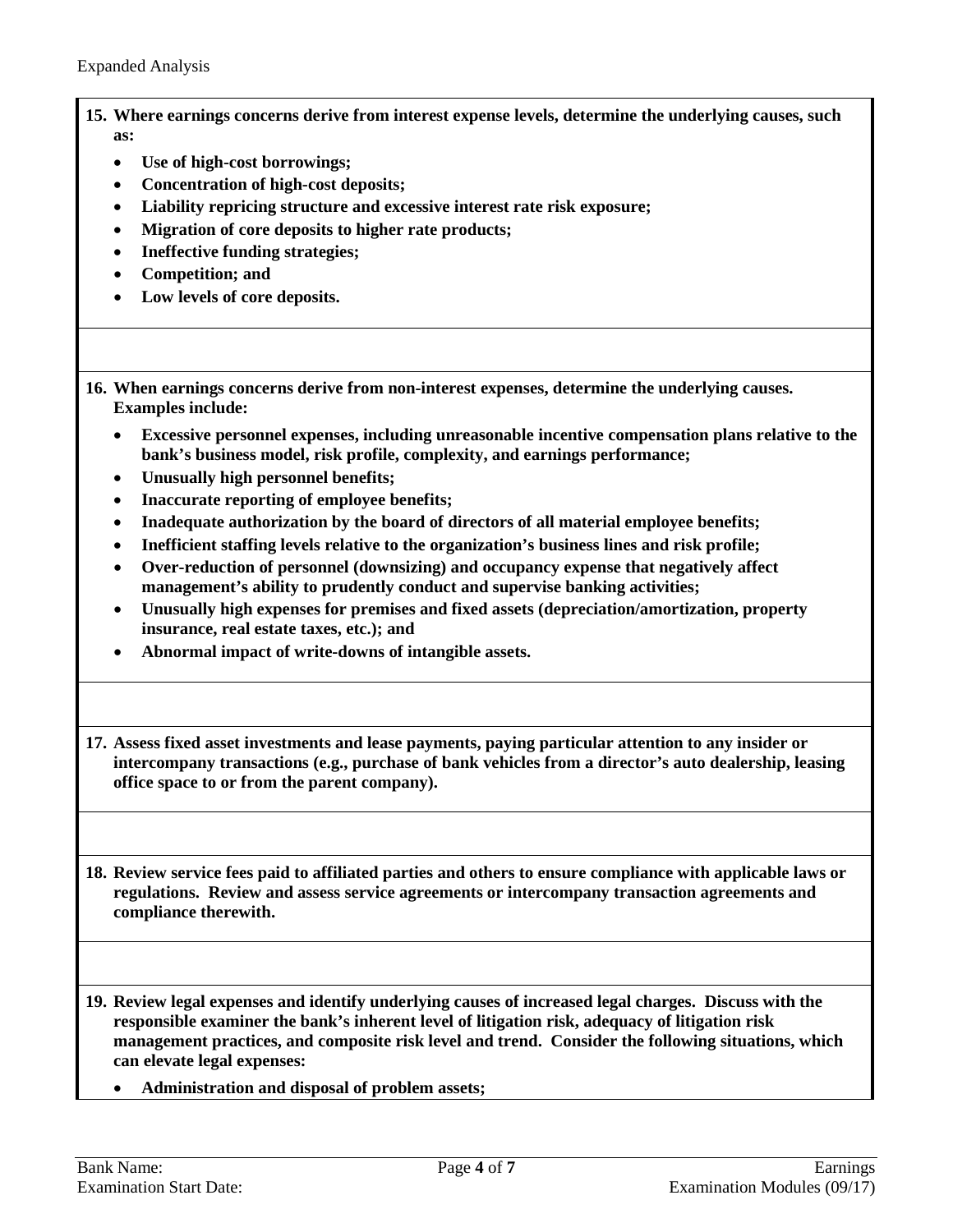- **Involvement in significant litigation; and**
- **Significant changes in the bank's strategic objectives (purchases or mergers).**

**20. Review the sources or activities generating significant volumes of non-interest income and determine whether the current volume is sustainable (e.g., insurance activities or mortgage banking programs).**

**21. Determine management's rationale or motivation for increased reliance on non-interest income. Consider the strategic decisions that support an increased level of non-interest income (such as new service or business ventures) and whether management prudently researched the risks and rewards of such initiative(s).**

- **22. If there are asset quality concerns, analyze (or discuss with examiners reviewing asset quality) the potential impact to operating profitability from:**
	- **Increasing levels of nonperforming assets;**
	- **Escalating administrative, legal, and collection expenses; and**
	- **Increasing provisions for loan losses or inadequate reserves.**

**23. Determine whether gains from asset sales result from strategic asset restructurings or a short-term response to improve earnings. If the latter, assess the sustainability of this income source and evaluate the potential, long-term affects to core earnings.**

- **24. Review erratic or unusually large tax levels to determine the underlying reason. High or fluctuating tax liabilities may be indicative of:**
	- **Inaccurate financial reporting;**
	- **Inaccurate accounting for applicable taxes;**
	- **Poor tax planning; and/or**
	- **A change in tax basis.**

**25. Verify internal tax calculations, assess the timing of required interim payments, and review compliance with intercompany tax-sharing agreements and applicable laws or regulations.**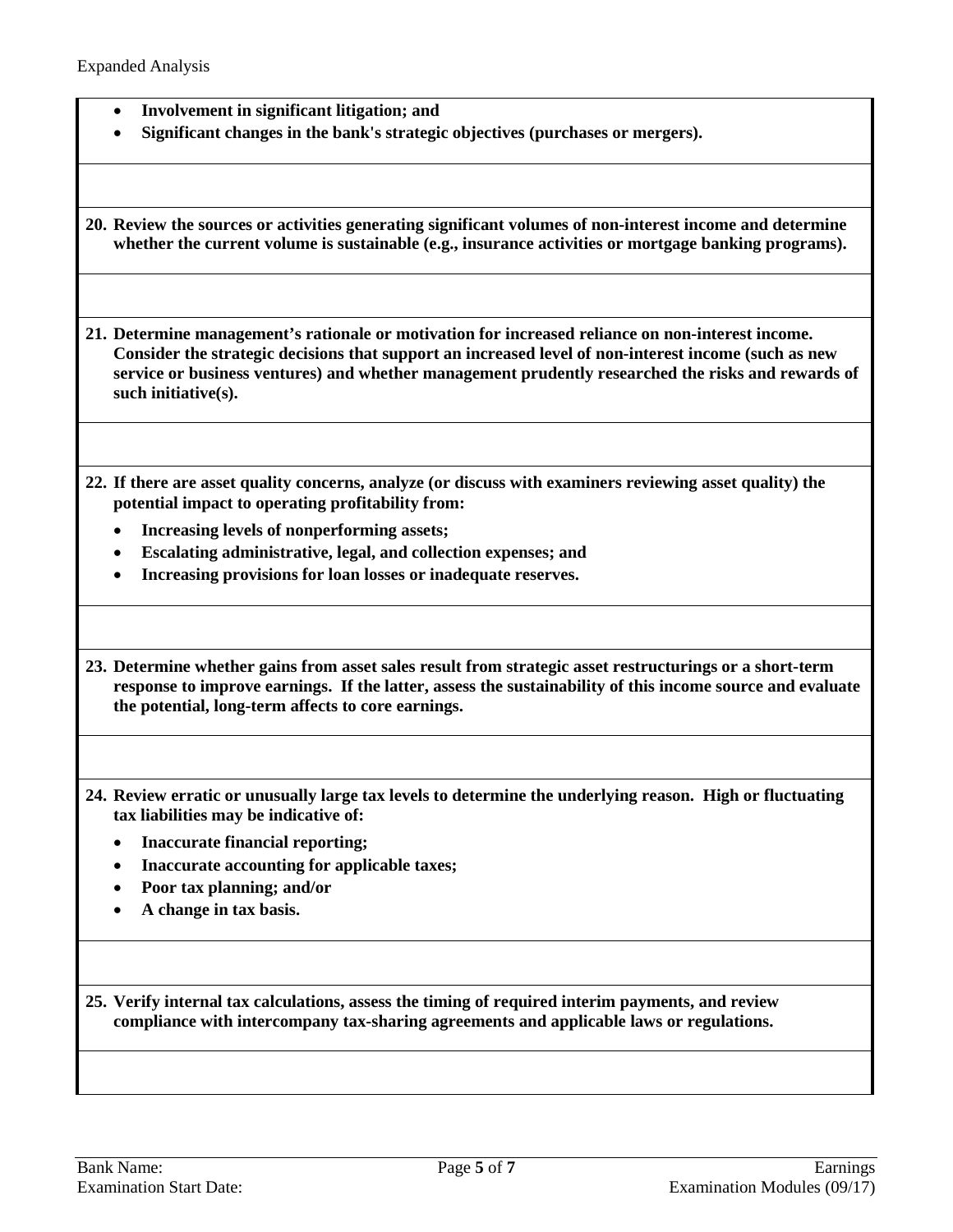**Board and Senior Management Supervision**

**26. Where applicable, determine why previously identified deficiencies remain uncorrected.**

**27. Determine the reasons for poor compliance with internal policy guidelines, governing accounting standards, applicable regulations, or formal/informal enforcement actions.** 

**28. Identify needed corrective actions and assess the adequacy and viability of management's commitments.**

**End of Expanded Analysis. If needed, Continue to [Impact Analysis.](#page-6-0)**